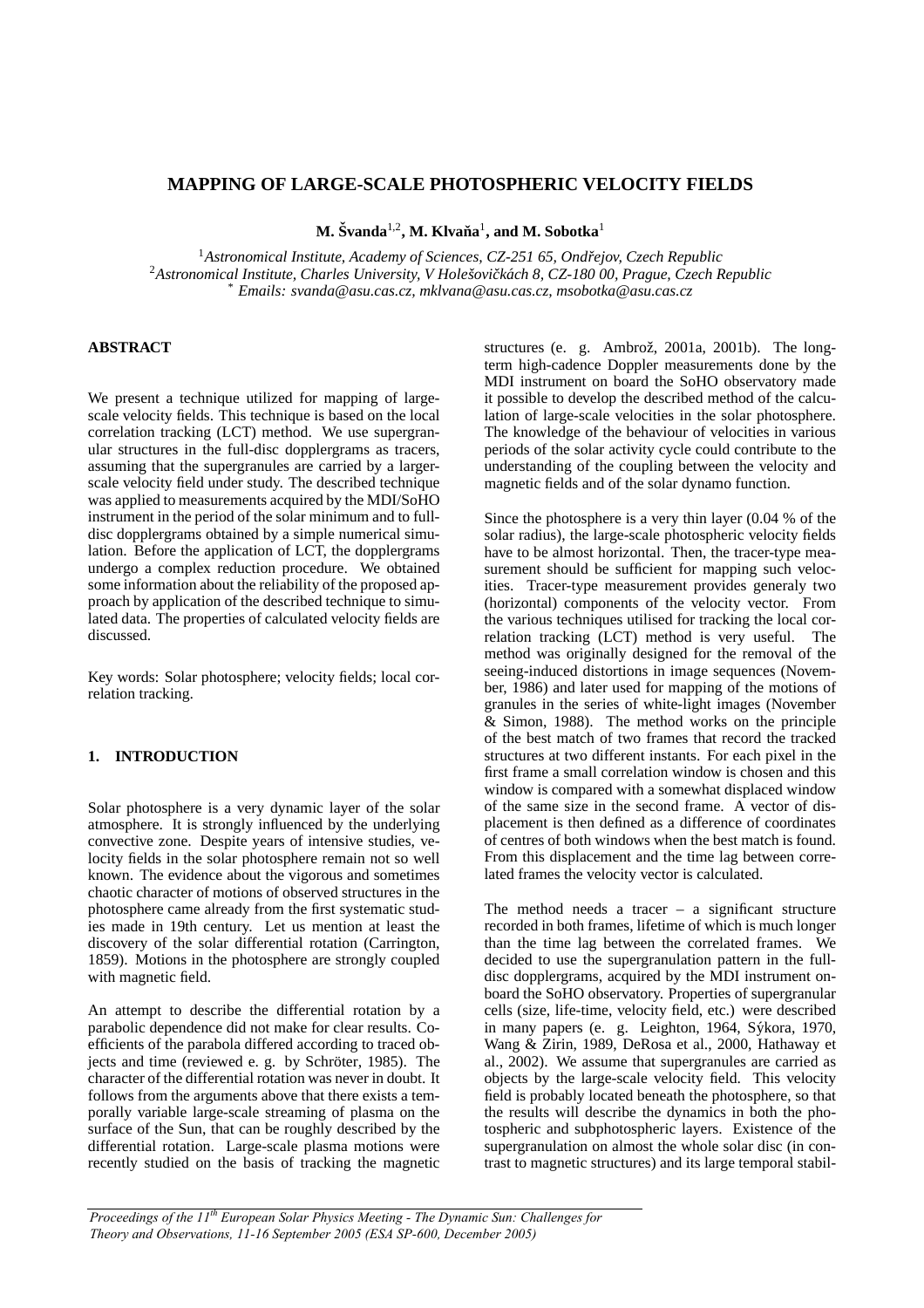

*Figure 1. Main principles of the SISOID code for calculation of synthetic dopplergrams.*

ity makes the supergranulation an excellent tracer.

# **2. THE METHOD**

A recent experience with the application of the suggested method to observed data (e. g. Švanda et al., 2005) has shown that for the proper setting of the parameters and for tuning of the method, synthetic (model) data with known properties are needed. The synthetic data for the analysis come from a simple simulation (SISOID code = *SI*mulated *S*upergranulation as *O*bserved *I*n *D*opplergrams), with the help of which we can reproduce the supergranulation pattern in full-disc dopplergrams. The main principles of the work of the SISOID code are symbolized in Fig. 1.

The SISOID code is not based on physical principles taking place in the origin and evolution of supergranulation. It is based on a reproduction of known parametres that describe the supergranulation. Individual synthetic supergranules are characterised as centrically symmetric features described by their position, lifetime, maximal diameter and characteristic values of their internal horizontal and vertical velocity components; all these quantities are chosen randomly according to the corresponding measured distribution functions. The SISOID simulation is done in the pseudocylindrical Sanson-Flamsteed coordinate grid (Calabretta & Greissen, 2002); in each step an appropriate part of the simulated supergranular field is transformed into heliographic coordinates. The output of the program is a series of synthetic dopplergrams of the solar hemisphere in the orthographical projection to the disc. The model velocity field is introduced according to the assumption of the velocity analysis: The supergranules are carried by a velocity field of a larger scale. In the simulation only the position of individual supergranules is influenced. For one day of the real solar time, 96 dopplergrams are calculated.

The method of calculation of horizontal velocity fields consists of the following steps:

- 1. Although the synthetic data have properties very similar to the real observed data, there is one big difference – presence of the noise in the real data, especially high-frequency oscillations (p-modes). First, from the frames the manifestation of the solar rotation is removed under the assumption of the rigid solar rotation. In the next step we remove the highfrequency solar oscillations using a weighted average (Hathaway, 1988). As the input to the data processing we take one-day observation that contains 96 full-disc dopplergrams in 15minutes sampling.
- 2. The data series is "derotated" using Carrington rotation rate, so that the heliographic longitude of the central meridian is equal in all frames and equals to the heliographic longitude of the central meridian of the central frame of the series.
- 3. Then the data series is transformed to the Sanson-Flamsteed coordinate system to remove the geometrical distortions caused by the projection of the sphere to the disc.
- 4. The noise coming from the evolutionary changes of the shape of individual supergranules is suppressed by the  $k-\omega$  filter in the Fourier domain (Title et al., 1989, Hirzberger et al., 1997). The cut-off velocity is set to  $1500 \text{ m s}^{-1}$  and has been chosen on the basis of the empirical experience.
- 5. The LCT (nine point) method is applied with the lag between correlated frames equal to 16 frames (equals to 4 hours in the solar time) and the correlation window with FWHM 30 pixels (equals to  $60''$ ) on the solar disc in the linear scale). In one observational day 80 pairs of velocity maps are calculated and averaged.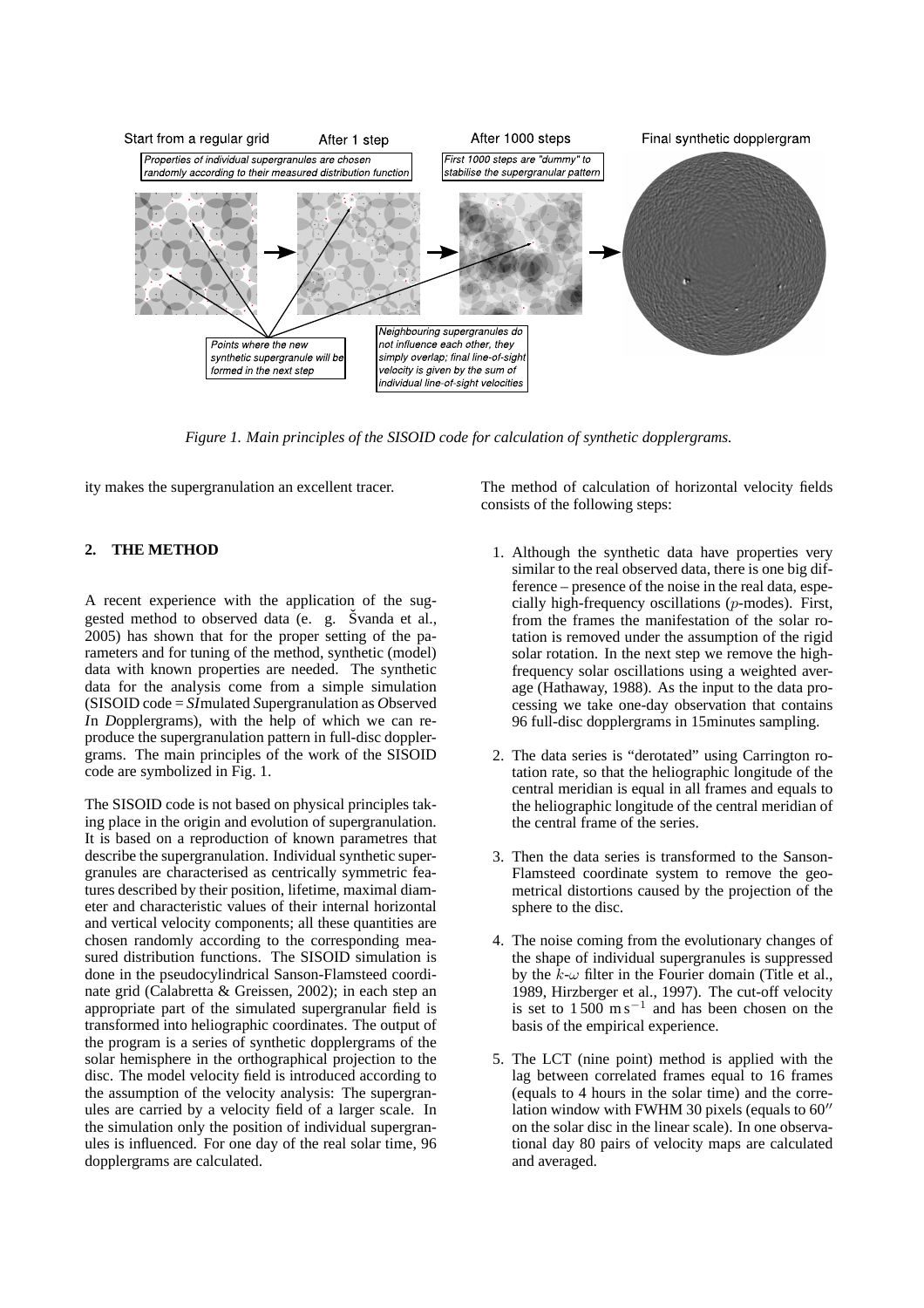

*Figure 2. Example of measured velocity fields in the Carrington coordinate system: Horizontal velocities on July 7th, 1996, one-day average. Left – visualisation with arrows (the MDI magnetogram in the background, blue (yellow) tones signify the negative (positive) polarity of the magnetic field). Right – visualisation by streamlines (the velocity field was smoothed by a Gaussian with FWHM 56<sup>th</sup> before the calculation of streamlines).* 

6. The magnitudes of the calculated vector field are corrected using the formula

$$
v_{\rm cor} = \frac{v_{\rm calc}}{0.61 + 0.36 \, c \, v_{\rm calc}},\tag{1}
$$

which came from the comparison with the synthetic data ( $v_{\rm calc}$  is the magnitude of velocities calculated by LCT and  $v_{\rm cor}$  is the corrected magnitude; directions of the vectors before and after the correction are the same; c is a constant related to the choice of units,  $c = 1$  when both  $v_{\text{calc}}$  and  $v_{\text{cor}}$  are used in units of "px/lag",  $c = 0.00993$  when m s<sup>-1</sup> units are used).

It follows from the tests on the synthetic data that the described method provides sufficiently reliable results for the mapping of the large-scale velocity fields from the motions of supergranules with the spatial resolution of  $60''$  and with an accuracy of 10 m s<sup>-1</sup> .

### **3. RESULTS**

The described method was applied to the sixty-day series of the measured dopplergrams covering the interval May 25th – July 24th 1996; the one-day-averaged horizontal velocity fields in the Carrington coordinate system were sampled each 12 hours. An example can be seen in Fig. 2. The velocities can be topologically divided in three parts. In the polar areas the plasma flows from the west to the east with the mean velocity of approx.  $110 \text{ m s}^{-1}$ . Along the equator the zonal flow from the east to the west slightly prevails with the magnitude  $80-100 \text{ m s}^{-1}$ . In the areas of middle latitudes no direction of flows is preferred, the magnitudes of the velocity vectors are typically under 50 m s<sup>-1</sup> here. Since the accuracy of the calculation is  $10 \text{ m s}^{-1}$ , the signal-to-noise ratio is the lowest here, so that the very small velocities (under 15 m s<sup>−</sup><sup>1</sup> ) have to be treated as unreliable here.

The visual analysis of the movie of the processed series indicate an existence of long-lived large-scale structures in the computed velocities, positions and shapes of which are partially reproducible in time. These structures form cellular like pattern. From the cut along the solar equator the parametres of the cells were estimated: size approx. 200 Mm, predominantly horizontal velocity field with magnitudes about  $20-40$  m s<sup>-1</sup>. Detailed properties and behaviour of this pattern will be studied later.

On one day from the processed series (July 7th 1996), the velocities were studied closer for the sake of possible influence by a photospheric magnetic field. Qualitatively there has not been found any interference with the underlying magnetic field (cf. Fig. 2 left); the velocity vectors seem to have the same character in areas occupied by the magnetic field and areas without the magnetic field. Since this contribution has a preliminary character, the coupling